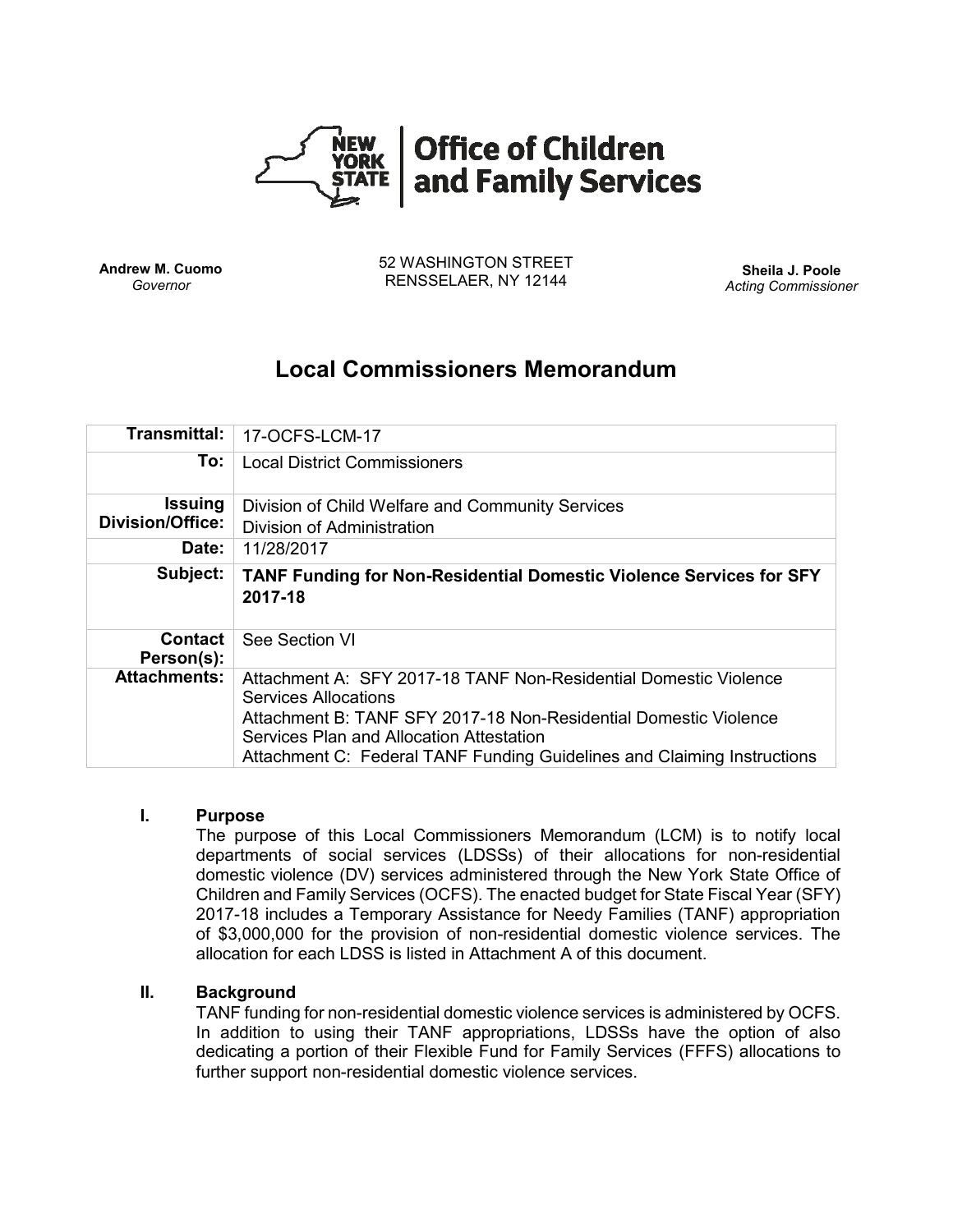## **III. Allocation Methodology**

TANF funding for non-residential domestic violence services is allocated to LDSSs based on a proportion of the population served as reported in the OCFS Domestic Violence Information System (DVIS) for the 20 LDSSs with the largest population served and granting a \$25,000 floor for the remaining LDSSs. To mitigate the impact of this new methodology, no county will receive a reduction of more than five percent for this year only. Those counties that did not claim funds in the last three finalized plan years will not receive an allocation. Please see Attachment A for a complete list of LDSS allocations.

### **IV. Program Implications and Federal TANF Funding Guidelines**

These TANF funds must be used for enhanced or expanded core and/or optional nonresidential domestic violence services provided by OCFS approved non-residential domestic violence programs, but can be used only for services provided to persons with incomes at or below 200 percent of the poverty level. For a complete list of approved non-residential domestic violence programs, refer to the OCFS website at <http://ocfs.ny.gov/main/dv/providerlist.asp>**.**

Each LDSS must complete Attachment B, TANF 2017-18 Non-Residential Domestic Violence Services Plan and Allocation Attestation, indicating whether the LDSS intends to access its TANF allocation. If the LDSS intends to use the funds, it must submit a plan for each approved non-residential domestic violence service provider that will receive money from this allocation. The plans must provide a description of the programs and services to be provided with the TANF monies for TANF-eligible victims of domestic violence and their children.

**Note**: Funds cannot be used for medical services, domestic violence hotline services, domestic violence outreach/educational services, or capital expenditures.

Please send the signed and dated Attachment B and plans by **December 29, 2017,** by mail to:

> Pamela Jobin New York State Office of Children and Family Services Bureau of Program and Community Development 52 Washington Street, Room 334 North Rensselaer, NY 12144-2834

As in previous years, these funds must be expended and claimed in accordance with the federal TANF Funding Guidelines and Claiming Instructions (see Attachment C).

### **V. Claiming Instructions and Periods**

All expenditures from the non-residential domestic violence services allocation should be claimed in accordance with the LDSS's non-residential domestic violence services approved plan.

The expenditures for the approved non-residential domestic violence services projects should be claimed through the RF17 claim package for special project claiming. Administrative and/or contracted costs associated with approved plans should be identified as F17 functional costs and reported on the Schedule D, LDSS-2347, *DSS Administrative Expenses Allocation and Distribution by Function and Program*, in the F17 column in the RF2A claim package. The individual project costs must also be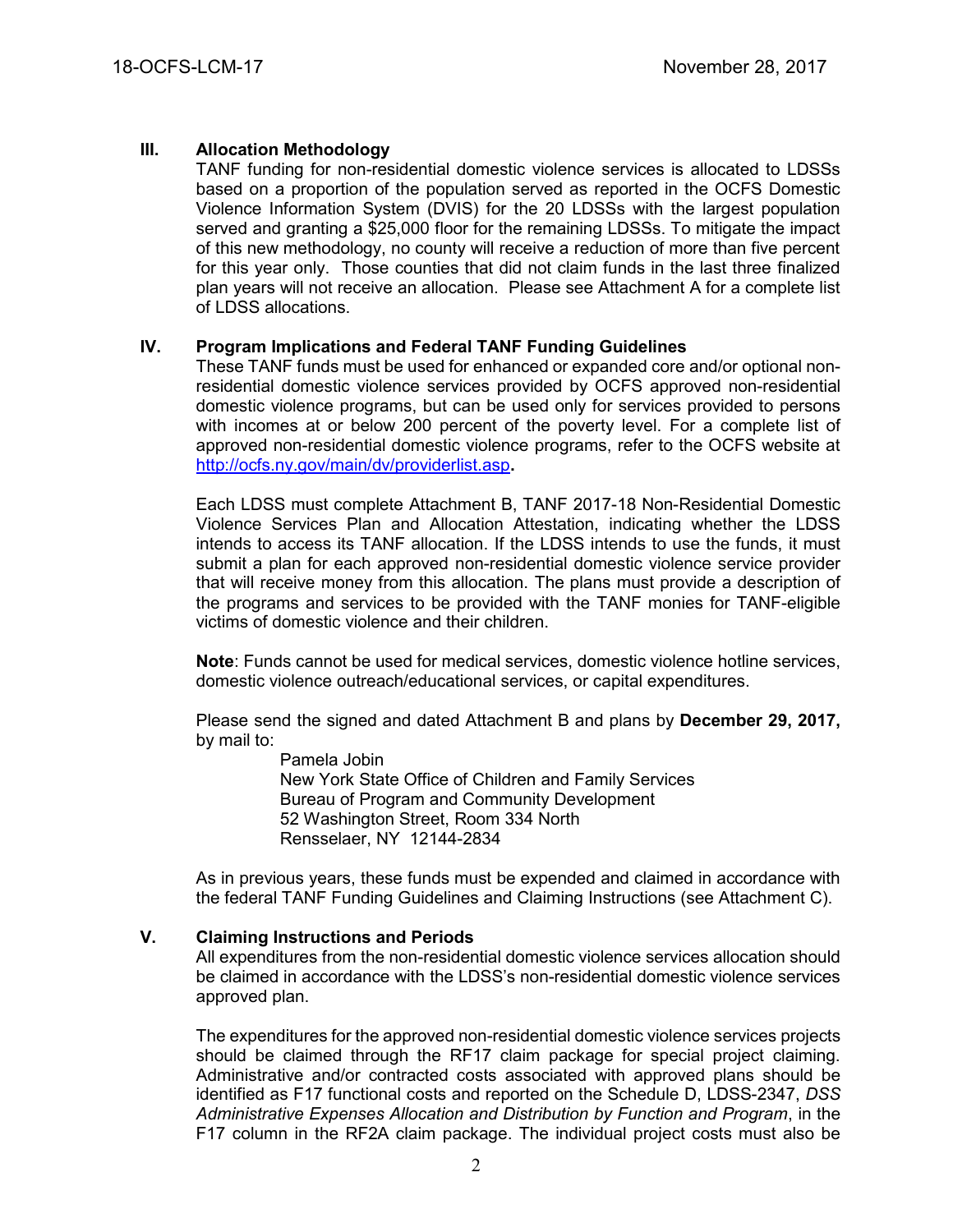reported on the LDSS-4975A, *RF17 Worksheet, Distribution of Allocated Costs to Other Reimbursable Programs*, using the project label *Non-Res DV 16* from the dropdown menu on the Automated Claiming System (ACS).

Salary and non-salary costs of staff should be charged to the RF17 claim package. LDSS staff whose responsibilities include both non-residential domestic violence services and other tasks or services must be time studied. Only costs related to nonresidential domestic violence services should be charged to the RF17 claim package for non-residential domestic violence services.

Non-salary administrative costs are reported with the appropriate object of expense(s) on the LDSS-923B Summary-Administrative (page 1), *Schedule of Payments for Expenses Other Than Salaries for Other Reimbursable Programs*. Program costs are reported as an object of expense 37 - Special Project Program Expense on the LDSS-923B Summary-Program (page 2), *Schedule of Payments for Expenses Other Than Salaries for Other Reimbursable Programs*. Non-salary administrative costs should also be reported with the appropriate object of expense code on the LDSS-923 "Schedule of Payments Administrative Expenses other than Salaries. The expenditures should be entered in the RF17 Claim Package based on the guidelines noted in Attachment C.

Total project costs and shares should be reported on the LDSS-4975, *Monthly Statement of Special Project Claims Federal and State Aid (RF-17).*

Instructions for the Schedule D and RF17 claim package are found in Chapters 7 and 18 respectively of the *Fiscal Reference Manual*, Volume 3. The manual is available online at [http://otda.state.nyenet/bfdm/finance/.](http://otda.state.nyenet/bfdm/finance/)

Costs are claimed at 100 percent federal share for clients in receipt of TANF or who are eligible for TANF with incomes at or below 200 percent of the federal poverty level. Reimbursement is available up to the limit of the allocation. Costs over the allocation will be regular domestic violence services expenditures, which are subject to 98 percent of 50 percent state reimbursement net of any available Title XX funds.

Because of federal reporting requirements, LDSSs must report program and administrative costs separately for claiming purposes. The RF17 claim package permits reporting both types of expenditures on the same form.

Under federal TANF regulations, there is a 15 percent limitation for costs claimed for administrative activities. Under the same regulations, certain activities that were previously considered administrative are now classified as program costs and, therefore, are not subject to the 15 percent cap. The guidelines on which costs are administrative and which are non-administrative are in Attachment C.

The funds announced in this LCM for SFY 2017-18 (DV Round 16), which are labeled on the RF-17 as *Non-Res DV 16*, must be spent by June 30, 2018, and Final Accepted in ACS by August 15, 2018. These funds are to be used to reimburse expenses incurred beginning October 1, 2016, and ending June 30, 2018, with claim packages Final Accepted in ACS by August 15, 2018.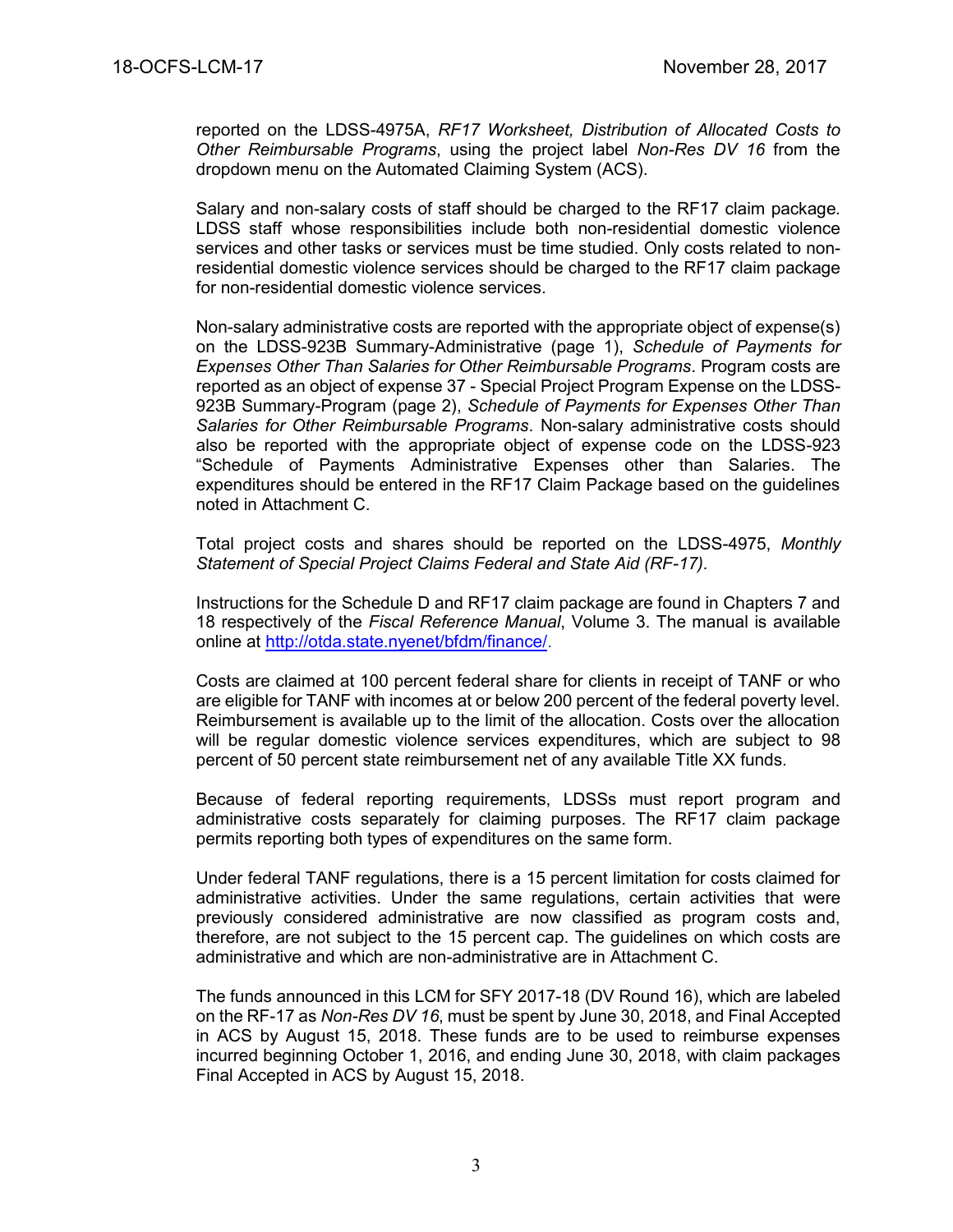Unexpended balances from DV 13 (SFY 2014-15 funding) labeled as *Non-Res DV 13*, from DV 14 (SFY 2015-16 funding) labeled as *Non-Res DV 14,* and from DV 15 (SFY 2016-17 funding) labeled as *Non-Res DV 15* can be claimed on the RF17 for expenditures incurred from October 1, 2015, through June 30, 2018, with claim packages Final Accepted in ACS by August 15, 2018. Any LDSS that has remaining *Non-Res DV 12*, *DV 13*, *DV 14, and DV 15* allocations should spend down those balances prior to claiming for *Non-Res DV 16* monies. OCFS may reallocate any unspent funds from an LDSS to other LDSSs that have claims in excess of their allocations.

### **VI. Contact Persons**

Programmatic questions should be directed either to the OCFS home office staff listed below or to the appropriate OCFS regional office, Division of Child Welfare and Community Services staff:

#### **Home Office**

Pamela Jobin, Associate Director/ State FFVPSA Administrator, Bureau of Program and Community Development at (518) 518-474-4787, [Pamela.Jobin@ocfs.ny.gov](mailto:Pamela.Jobin@ocfs.ny.gov) .

### **Regional Offices**

| <b>Buffalo</b>       | Amanda Darling              | (716) 847-3145   |  |
|----------------------|-----------------------------|------------------|--|
|                      | Amanda.Darling@ocfs.ny.gov  |                  |  |
| Rochester            | Karen Lewter                | (585) 238-8201   |  |
|                      | Karen.Lewter@ocfs.ny.gov    |                  |  |
| Syracuse             | Sara Simon                  | $(315)$ 423-1200 |  |
|                      | Sara.Simon@ocfs.ny.gov      |                  |  |
| Albany               | John Lockwood               | (518) 486-7078   |  |
|                      | John.Lockwood@ocfs.ny.gov   |                  |  |
| <b>Spring Valley</b> | Yolanda Désarmé             | (845) 708-2498   |  |
|                      | Yolanda.Desarme@ocfs.ny.gov |                  |  |
| <b>NYC</b>           | Ronni Fuchs                 | (212) 383-1788   |  |
|                      | Ronni.Fuchs@ocfs.ny.gov     |                  |  |

Any questions concerning claiming procedures should be directed to the OTDA Bureau of Financial Services by email or telephone:

> Dan Stuhlman (Regions I-IV) at (518) 474-7549 [Dan.Stuhlman@otda.ny.gov](mailto:Edward.Conway@otda.ny.gov)

Michael Simon (Regions V-VI) at (212) 961-8250 [Michael.Simon@otda.ny.gov](mailto:Michael.Simon@otda.ny.gov)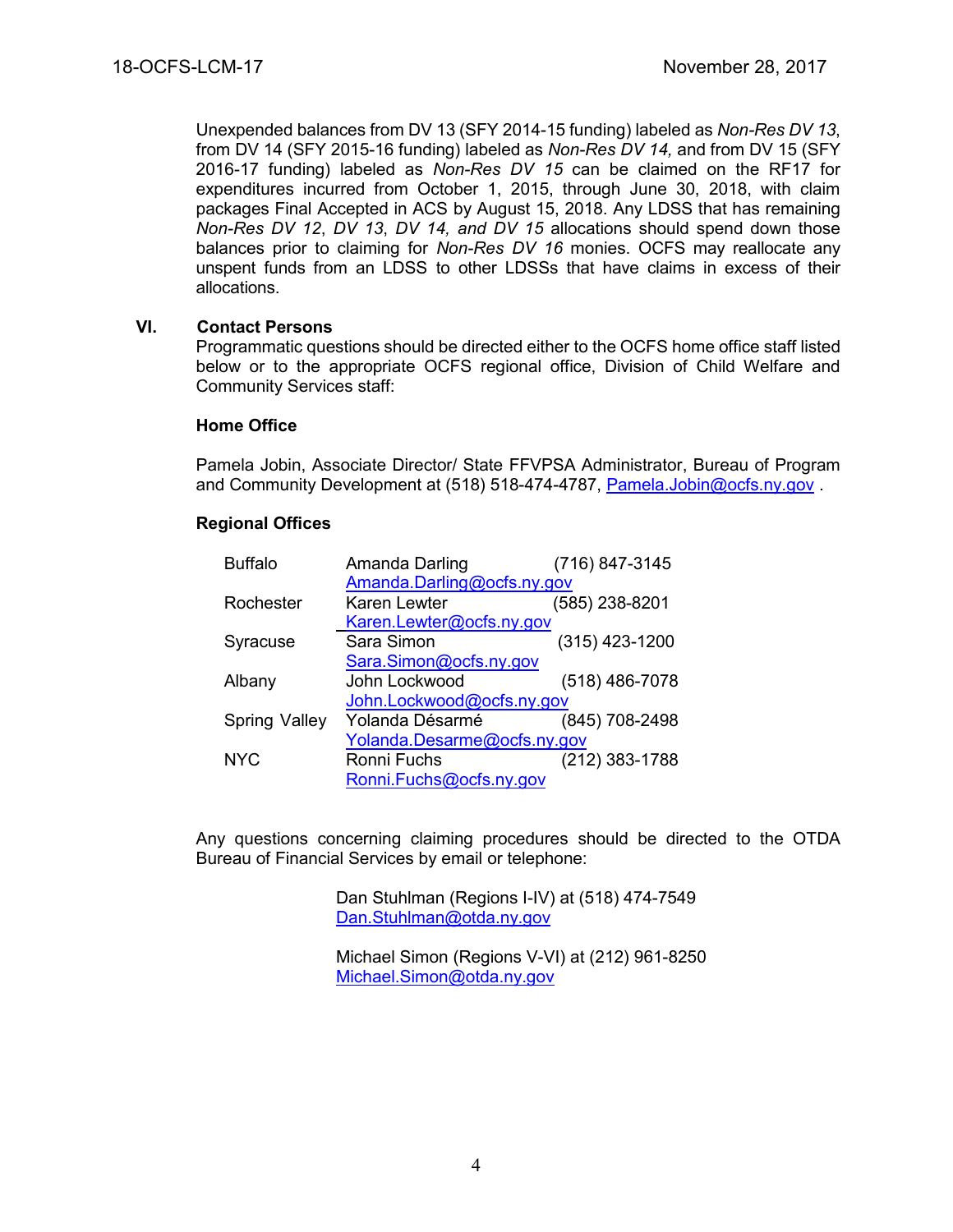# **Issued By:**

| /s/ Laura M. Velez |                                             |  |  |
|--------------------|---------------------------------------------|--|--|
| Name:              | Laura M. Velez                              |  |  |
| Title:             | <b>Deputy Commissioner</b>                  |  |  |
| Division/Office:   | <b>Child Welfare and Community Services</b> |  |  |

## */s/ Derek J. Holtzclaw*

| Name:            | Derek J. Holtzclaw                                  |
|------------------|-----------------------------------------------------|
| Title:           | Associate Commissioner for Financial Administration |
| Division/Office: | Administration                                      |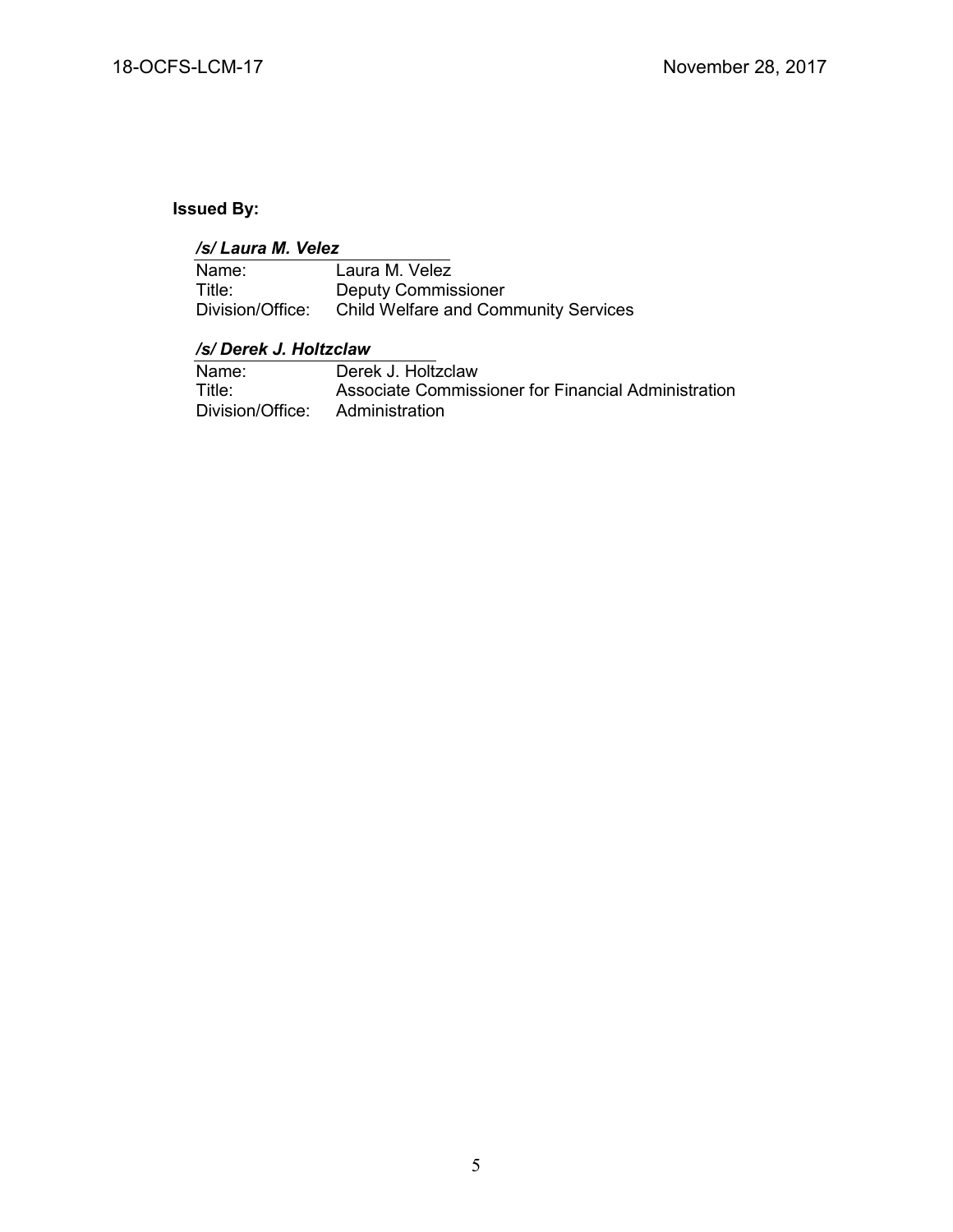## **ATTACHMENT A**

## **SFY 2017-18**

## **TANF NON-RESIDENTIAL DOMESTIC VIOLENCE SERVICES ALLOCATIONS**

| <b>District</b>  | Allocation | <b>District</b>         | Allocation |
|------------------|------------|-------------------------|------------|
| Albany           | 30,206     | Ontario                 | 25,000     |
| Allegany         | 25,000     | Orange                  | 30,165     |
| <b>Broome</b>    | 25,000     | Orleans                 | 29,854     |
| Cattaraugus      | 25,000     | Oswego                  | 29,854     |
| Cayuga           | 25,000     | Otsego                  | 25,000     |
| Chautauqua       | 32,686     | Putnam                  | 25,000     |
| Chemung          | 25,000     | Rensselaer              | 29,854     |
| Chenango         | 25,000     | Rockland                | 29,854     |
| Clinton          | 25,000     | St. Lawrence            | 25,000     |
| Columbia         | 25,000     | Saratoga                | 27,800     |
| Cortland         | 25,000     | Schenectady             | 29,854     |
| Delaware         | 25,000     | Schoharie               | 25,000     |
| <b>Dutchess</b>  | 60,545     | Schuyler                | 25,000     |
| Erie             | 171,823    | Seneca                  | 25,000     |
| <b>Essex</b>     | 25,000     | Steuben                 | 25,000     |
| Franklin         | 25,000     | <b>Suffolk</b>          | 56,845     |
| Fulton           | 25,000     | Sullivan                | 25,000     |
| Genesee          | 25,000     | Tioga                   | 29,854     |
| Greene           | 25,000     | Tompkins                | 25,000     |
| <b>Hamilton</b>  | 25,000     | <b>Ulster</b>           | 25,000     |
| <b>Herkimer</b>  | 25,000     | Warren                  |            |
| <b>Jefferson</b> | 29,854     | Washington              | 25,000     |
| Lewis            | 25,000     | Wayne                   | 25,000     |
| Livingston       | 25,000     | Westchester             | 65,801     |
| Madison          | 25,000     | Wyoming                 | 25,000     |
| Monroe           | 87,196     | Yates                   |            |
| Montgomery       |            |                         |            |
| <b>Nassau</b>    | 34,061     | <b>Rest of State</b>    | 1,812,631  |
| Niagara          | 41,584     |                         |            |
| Oneida           | 59,784     | New York City           | 1,187,369  |
| Onondaga         | 55,157     |                         |            |
|                  |            | <b>Statewide Totals</b> | 3,000,000  |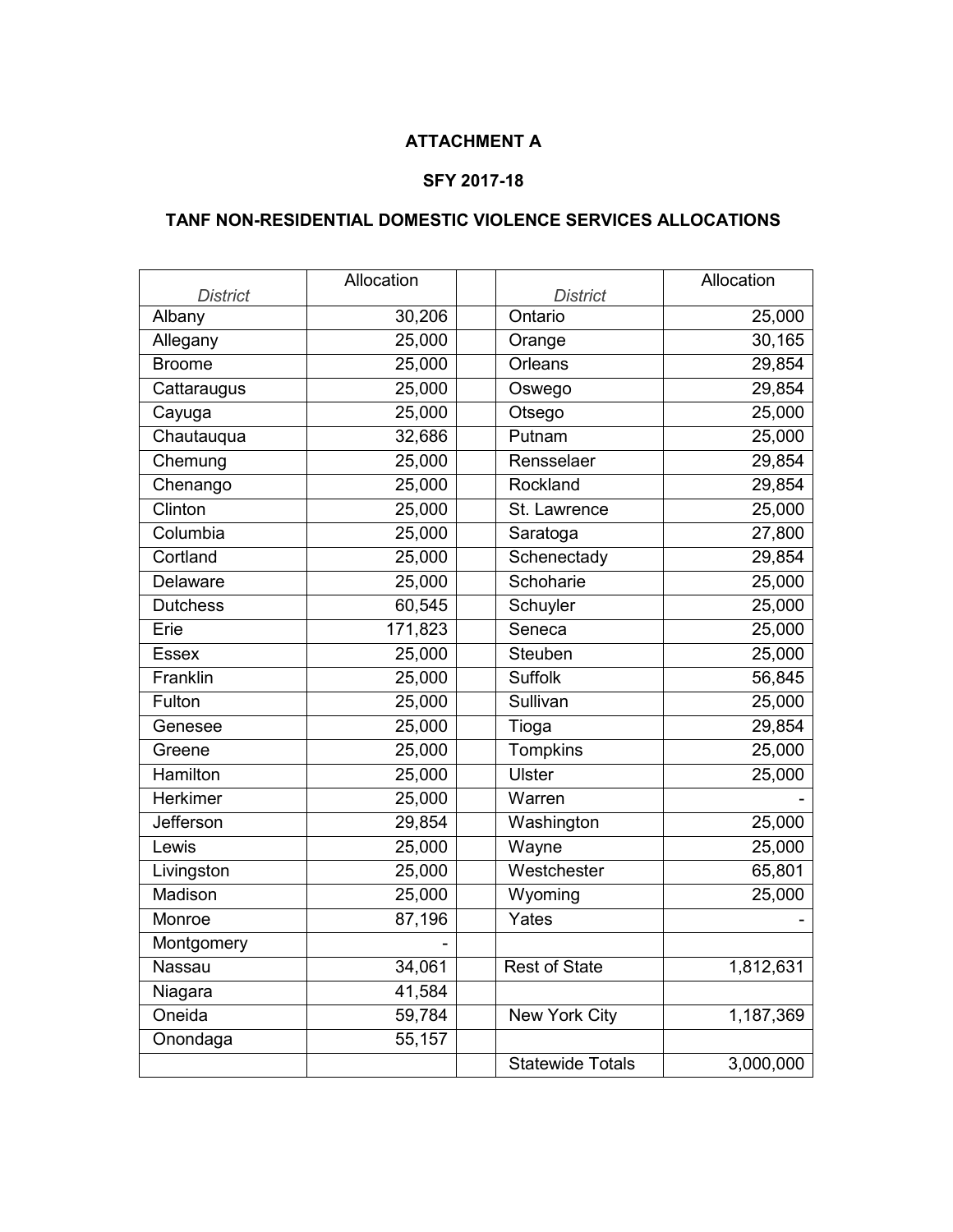## **ATTACHMENT B**

## **TANF SFY 2017-18 NON-RESIDENTIAL DOMESTIC VIOLENCE SERVICES PLAN AND ALLOCATION ATTESTATION**

DISTRICT:

TANF PLAN CONTACT PERSON:

PHONE # AND EMAIL ADDRESS:

### **Check one:**

 $\Box$  By signing this form, I am attesting that the social services district will use its TANF 2017-18 allocation for enhanced or expanded core and/or optional non-residential domestic violence services provided by approved non-residential domestic violence programs only for persons with incomes at or below 200 percent of the poverty level as outlined in the attached, and expenditures will continue to be in accordance with federal TANF guidelines.

 $\Box$  By signing this form, I am attesting that the social services district will not be accessing its TANF 2017-18 allocation for non-residential domestic violence services.

Name of approved non-residential domestic violence service provider(s) that will receive these funds, and contact person and telephone number or email address:

Program: Contact Person and Contact Information:

- 1.
- 2.
- 3.

For each provider listed, provide a brief description of the services that will be supported with this allocation, using additional sheets as required. (Note: These funds cannot be used to supplant existing federal, state and/ or local funding sources):

Commissioner Signature Date

\_\_\_\_\_\_\_\_\_\_\_\_\_\_\_\_\_\_\_\_\_\_\_\_\_\_\_\_\_\_\_\_\_\_\_\_\_\_\_\_\_\_\_ \_\_\_\_\_\_\_\_\_\_\_\_\_

Send signed Attachment B with any additional sheets by **December 29, 2017,** by mail to:

Pamela Jobin New York State Office of Children and Family Services Bureau of Program and Community Development 52 Washington Street, Room 334 North Rensselaer, NY 12144-2796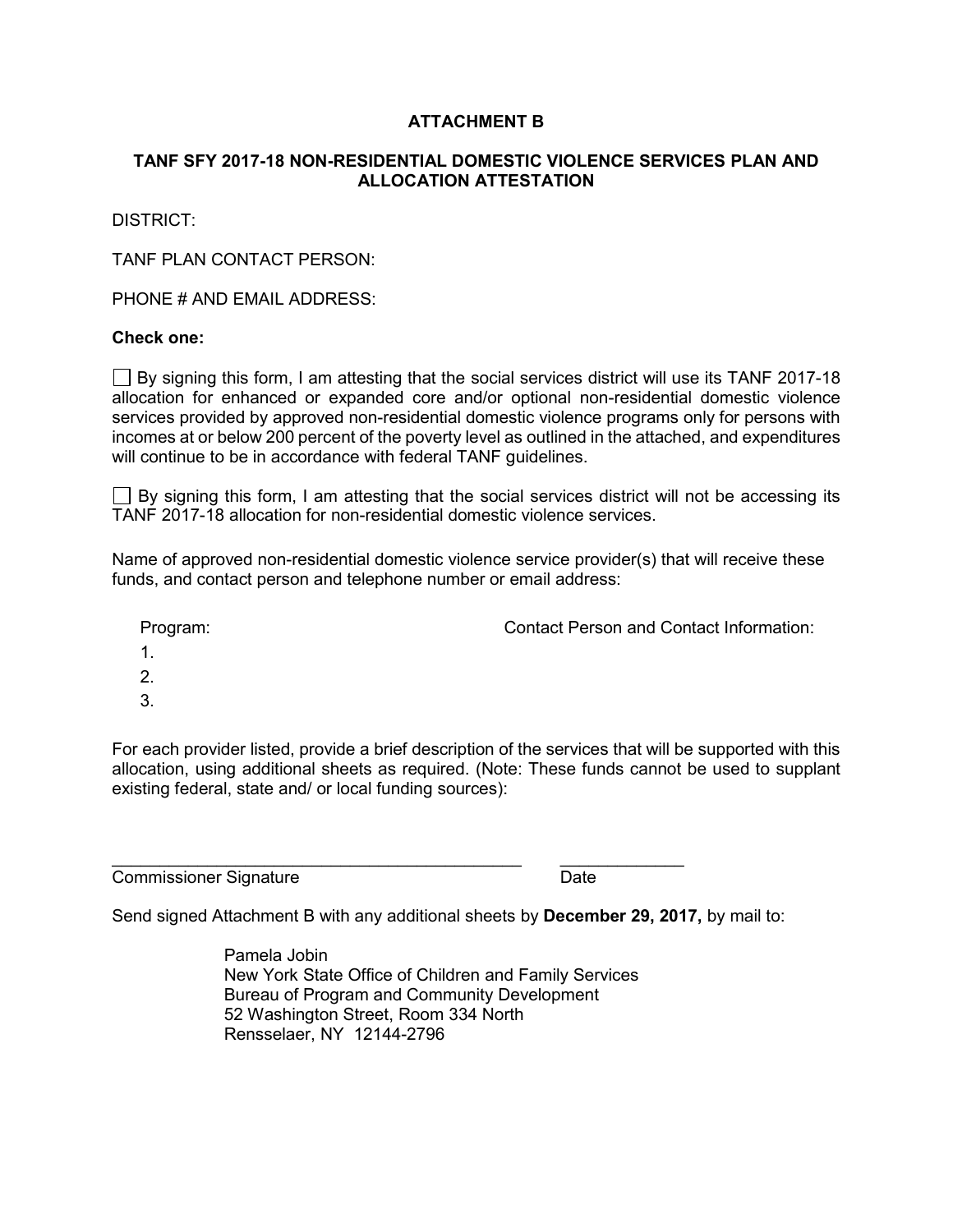## **ATTACHMENT C**

## **FEDERAL TANF FUNDING GUIDELINES AND CLAIMING INSTRUCTIONS**

#### **Federal TANF Funding Guidelines**

#### Eligible Families/Individuals

 Funds may be used for families, children and non-custodial parents who are at or below 200 percent of the federal poverty level, and otherwise meet the TANF categorical eligibility standards including the Personal Responsibility and Work Opportunity Reconciliation Act U.S. citizenship or qualified alien requirements. For the SFY 2017-18 allocation, the income standards are noted below:

#### **2017 HHS Poverty Guidelines**

## **SOURCE:** *Federal Register***, Volume 82, Number 19, Monday, January 26, 2017, pp. 8831- 8832**

| Persons in<br><b>Family Unit</b>      | <b>Poverty Level</b> | 200% of Poverty |
|---------------------------------------|----------------------|-----------------|
| 1                                     | \$12,060             | \$24,120        |
| 2                                     | \$16,240             | \$32,480        |
| 3                                     | \$20,420             | \$40,840        |
| 4                                     | \$24,600             | \$49,200        |
| 5                                     | \$28,780             | \$57,560        |
| 6                                     | \$32,960             | \$65,920        |
| 7                                     | \$37,140             | \$74,280        |
| 8                                     | \$41,320             | \$82,640        |
| For each<br>additional person,<br>add | \$4,180              | \$8,360         |

#### Allowable Costs

- Allowable services must meet the federal definition of non-assistance.
- The funds may not be used for assistance. Assistance for federal purposes consists of any payment or benefit designed to meet ongoing basic needs — food, clothing, shelter, utilities, household goods, personal care items, and general incidental expenses. Assistance also includes supportive services such as transportation or child care provided to unemployed recipients. Assistance paid to a person receiving family assistance or non-cash safety net assistance/federal participation is counted toward the 60-month TANF time limit. Assistance counts toward the support offset.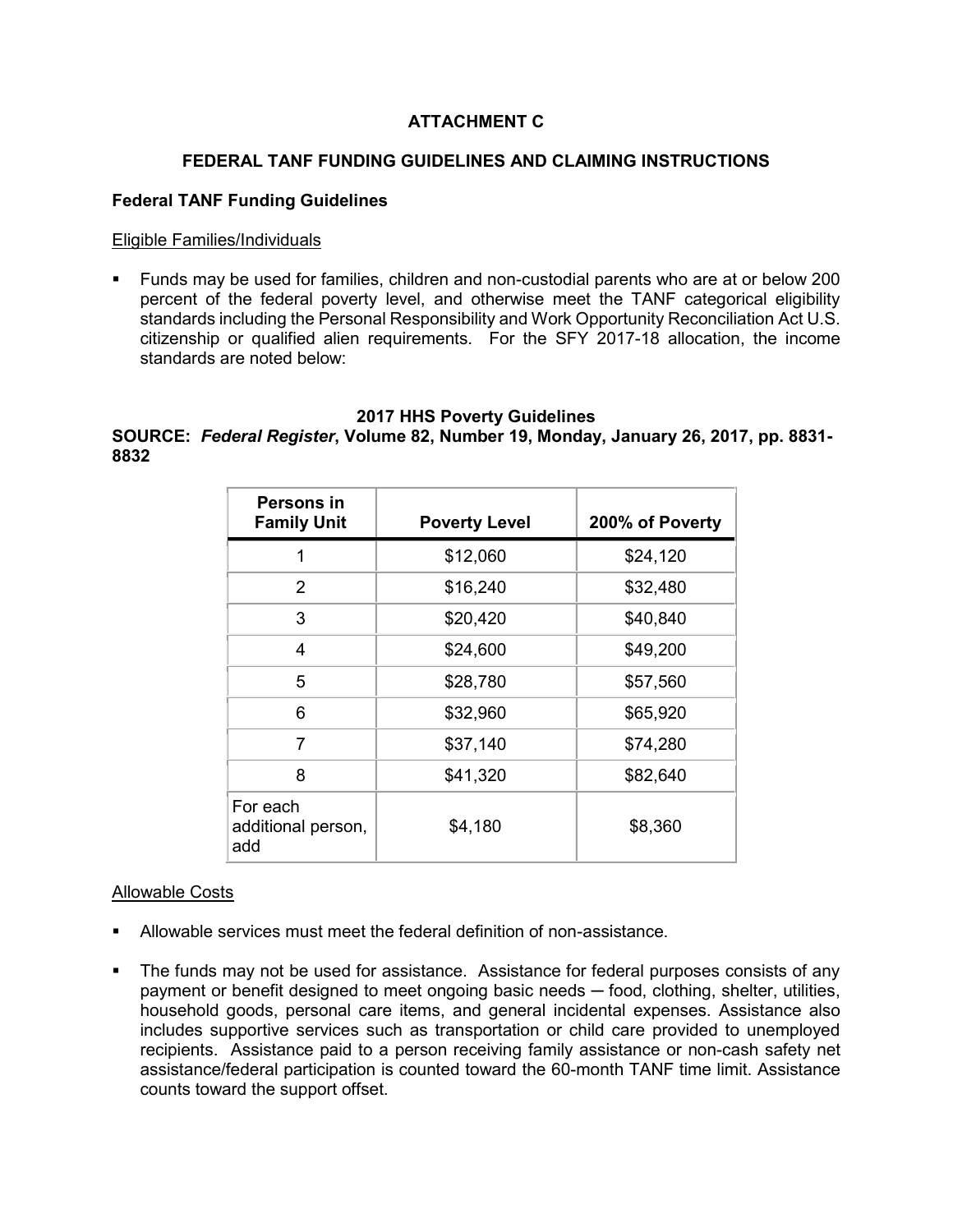Funds may be utilized to provide transportation services only when those services are incidental to the services being provided to people receiving TANF-funded public assistance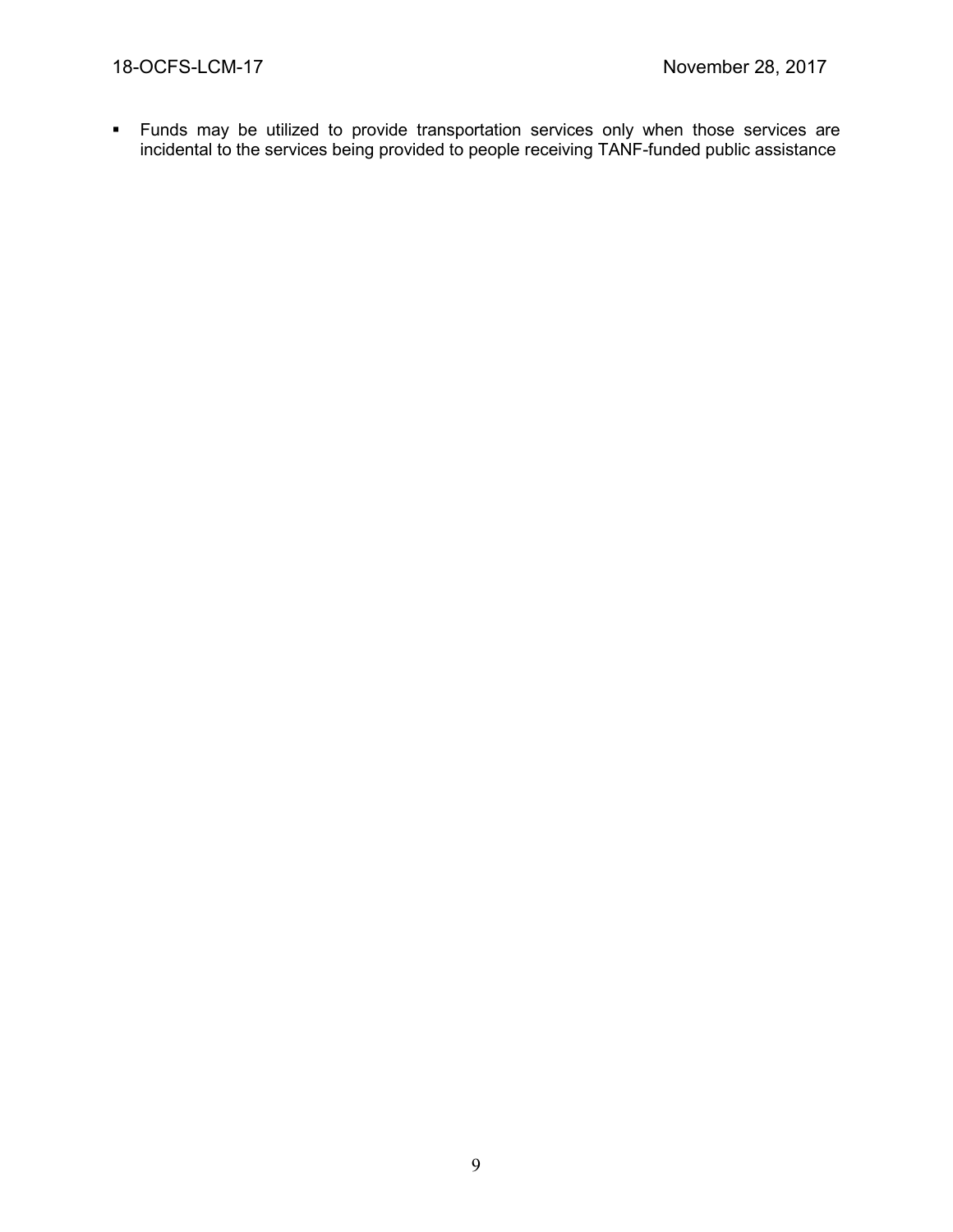- (PA). With regard to transportation services, transportation is permissible for employment or other allowable activities, as long as the program of transportation does not constitute assistance or, if it does constitute assistance, it is only provided to people receiving PA.
- Funds cannot be used for medical services, domestic violence hotline services, domestic violence outreach/educational services, and capital expenditures.

## Cost Allocation

 Costs must be allocated to benefiting programs when more than one program is involved in a particular activity, whether done by LDSS staff or contractor staff. Cost allocation rules are now contained in 2 CFR Part 200, which supersedes and streamlines prior federal guidance including the Fiscal Reference Manuals and Federal Circular OMB A-87 for LDSSs; OMB Circular A-122; OMB Circular and OMB Circular A-21.

#### Administrative Costs 15 Percent Rule

- The maximum amount the state can spend on administration is 15 percent against the TANF Block Grant after transfer to other block grants. This limitation applies to the non-residential domestic violence allocation for SFY 2017-18.
- The federal definition of administration is different from the state definition. When TANF costs are claimed to the federal government, they must be claimed according to the federal definition. The final federal regulations exclude direct costs, including salaries and benefits costs for staff providing program services and the direct administrative costs associated with providing these services (e.g., supplies, equipment, travel, postage, utilities, rental costs, and maintenance). For example, the cost of providing diversion benefits and services, providing program information to clients, screening and assessment, development of employability plans, work activities, post-employment services, work supports, and case management services, including those involving child welfare case management, except for performing the eligibility determinations, are all excluded from the definition, and should be claimed as program expenditures. Also excluded are costs for contracts devoted entirely to program activities.
- The revised definition specifically includes contract costs (except those excluded totally or in part as program activities), all indirect and overhead costs, and activities related to eligibility determinations within the definition of administrative costs. The following are examples of administrative costs included in the regulations:
	- Salaries and benefits of staff performing administrative and coordination functions
	- Preparation of program plans, budgets, and schedules
	- Monitoring programs and projects
	- Fraud and abuse units
	- Procurement activities
	- Public relations
	- Services related to accounting, litigation, audits, management of property, payroll, and personnel
	- Costs for the goods and services required for administration of the program (supplies, equipment, travel postage, utilities, office rent, and maintenance), provided that such costs are not excluded as program services
	- Travel costs incurred for official business and not excluded as program costs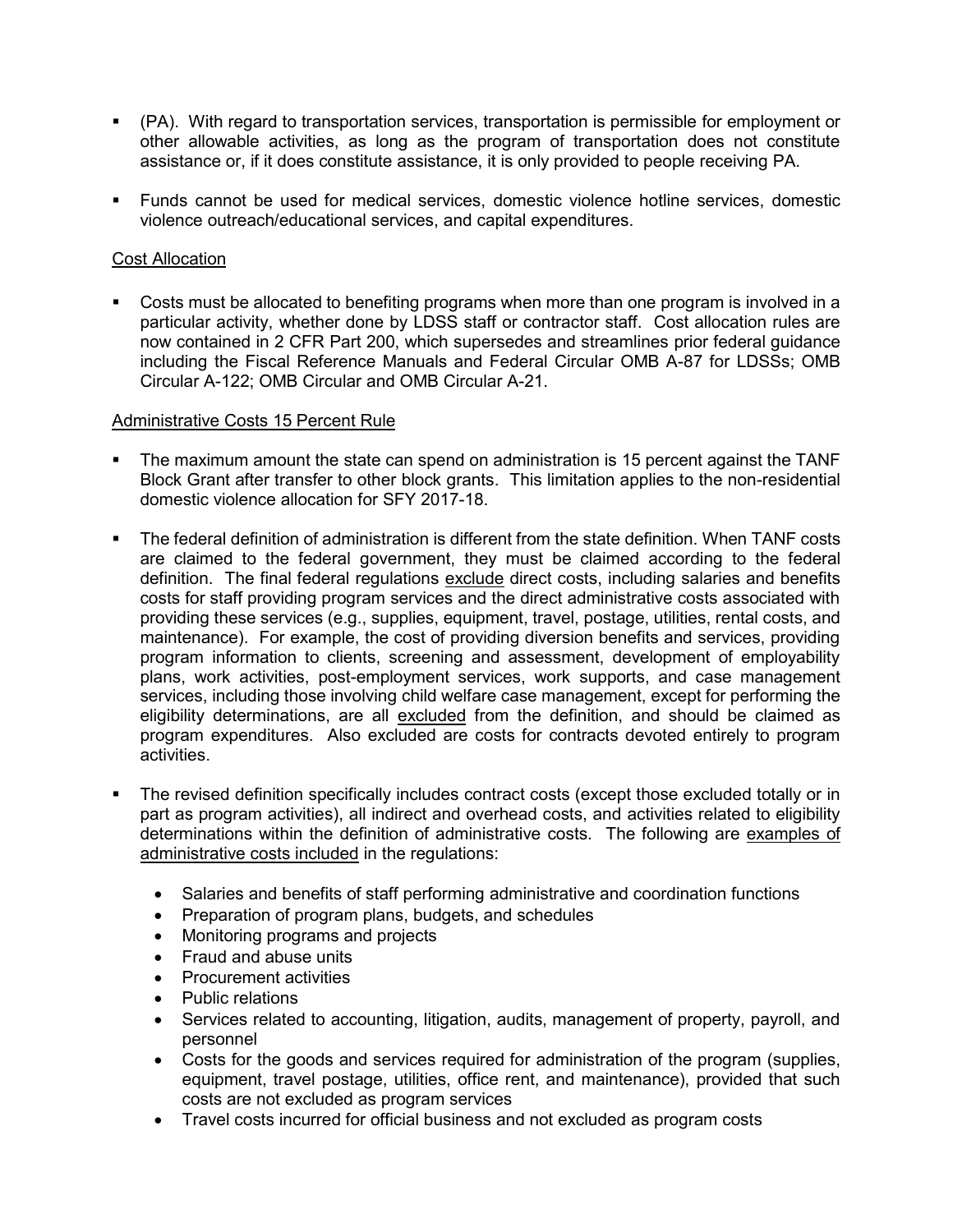- Management information systems not related to tracking and monitoring (such as state payroll staff)
- Preparing reports and other documents

Overhead and A-87 costs must be budgeted for any program for which LDSS staff is budgeted.

Claiming Instructions (repeated from Page 2 of the LCM)

All expenditures against the non-residential domestic violence services allocation should be claimed in accordance with the LDSS's non-residential domestic violence services approved plan.

The expenditures for the approved non-residential domestic violence services projects should be claimed through the RF17 claim package for special project claiming. Administrative and/or contracted costs associated with approved plans should be identified as F17 functional costs and reported on the Schedule D, *DSS Administrative Expenses Allocation and Distribution by Function and Program* (LDSS-2347), in the F17 column in the RF2A claim package. The individual project costs must also be reported on the LDSS-4975A, *RF17 Worksheet, Distribution of Allocated Costs to Other Reimbursable Programs*, using the project label *Non-Res DV 16* from the drop down menu on the Automated Claiming System (ACS).

Salary and non-salary costs of staff should be charged to the RF17 claim package. LDSS staff whose responsibilities include both non-residential domestic violence services and other tasks or services must be time studied. Only costs related to non-residential domestic violence services should be charged to the RF17 claim package for non-residential domestic violence services.

Non-salary administrative costs are reported with the appropriate object of expense(s) on the LDSS-923B Summary-Administrative (page 1), *Schedule of Payments for Expenses Other Than Salaries for Other Reimbursable Programs*. Program costs are reported as object of expense 37 - Special Project Program Expense on the LDSS-923B Summary-Program (page 2), *Schedule of Payments for Expenses Other Than Salaries for Other Reimbursable Programs*. The expenditures should be entered in the RF17 Claim Package based on the guidelines noted in Attachment C.

Total project costs and shares should be reported on the LDSS-4975, *Monthly Statement of Special Project Claims Federal and State Aid (RF-17).*

Instructions for the Schedule D and RF17 claim package are found in Chapters 7 and 18 respectively of the *Fiscal Reference Manual*, Volume 3. The manual is available on-line at [http://otda.state.nyenet/bfdm/finance/.](http://otda.state.nyenet/bfdm/finance/)

Costs are claimed at the 100 percent federal share for clients in receipt of TANF or who are eligible for TANF with incomes at or below 200 percent of the federal poverty level. Reimbursement is available up to the limit of the allocation. Costs over the allocation will become regular domestic violence services expenditures, which are subject to 98 percent of 50 percent state reimbursement net of any available Title XX funds.

Because of federal reporting requirements, the LDSS must report both program and administrative costs for claiming purposes. The RF17 claim package permits the reporting of both types of expenditures on the same form.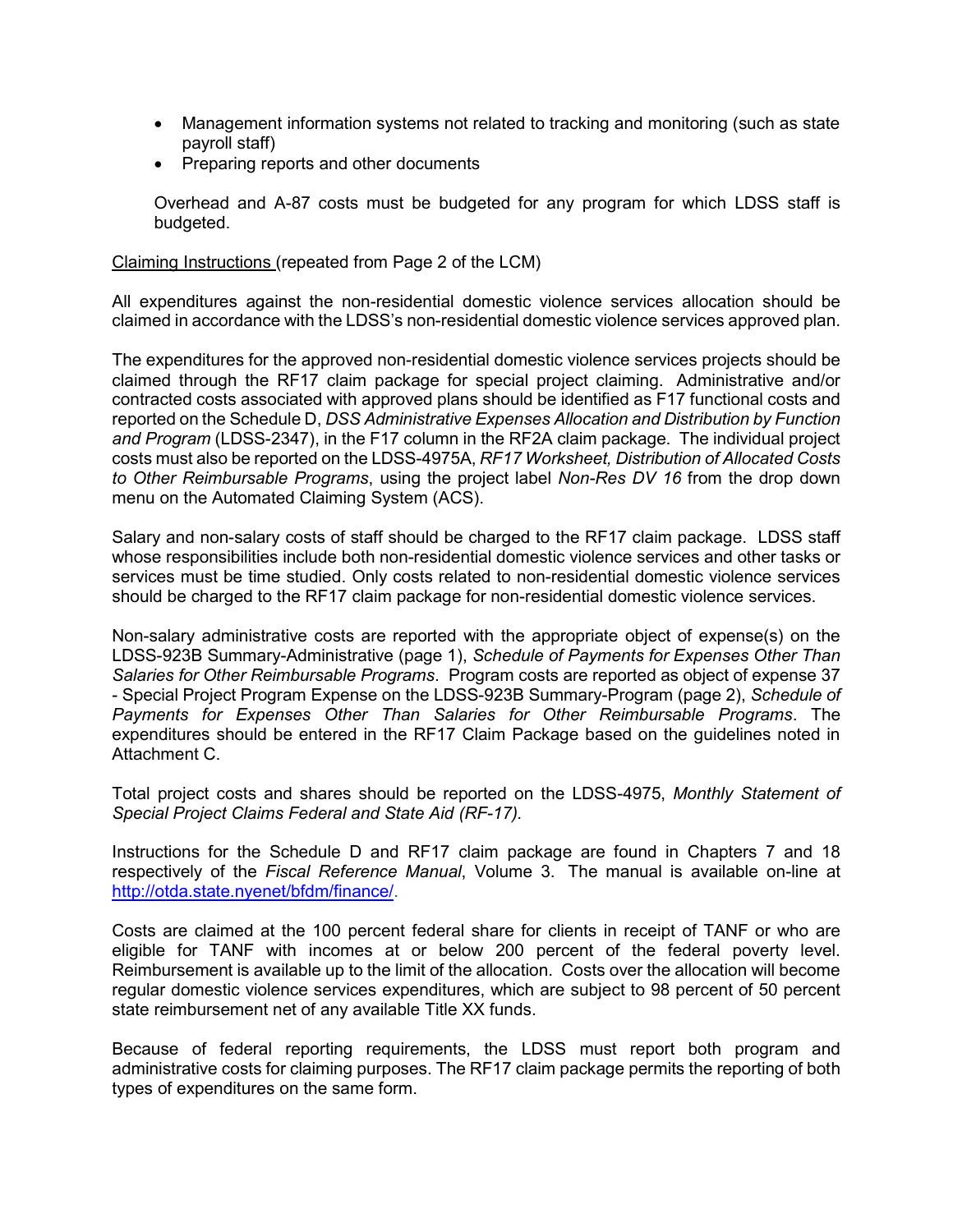Under federal TANF regulations, there is a 15 percent limitation for costs that may be claimed for administrative activities. Under the same regulations, certain activities that are normally